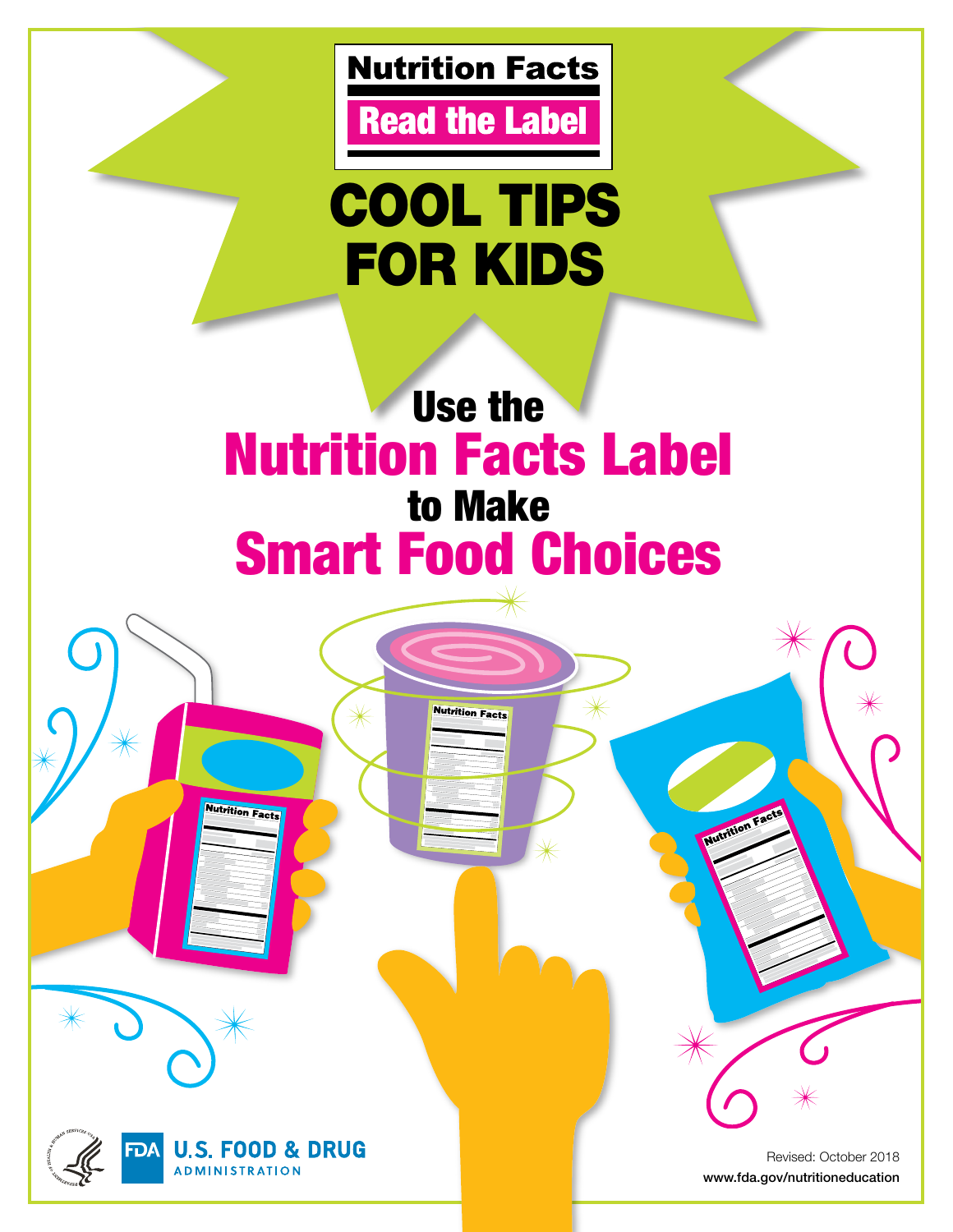# Using the Nutrition Facts Label

Look for the **Nutrition Facts** label on food and beverage packages. Once you spot it, you'll find a wealth of information to make healthy food choices.

Using the Nutrition Facts label is as easy as 1-2-3!

| <b>Nutrition Facts</b>                                                                                                                                                  |                |
|-------------------------------------------------------------------------------------------------------------------------------------------------------------------------|----------------|
| 4 servings per container                                                                                                                                                |                |
| Serving size 1 1/2 cup (208g)                                                                                                                                           |                |
| <b>Amount per serving</b><br><b>Calories</b>                                                                                                                            | 240            |
|                                                                                                                                                                         | % Daily Value* |
| <b>Total Fat 4g</b>                                                                                                                                                     | 5%             |
| Saturated Fat 1.5q                                                                                                                                                      | 8%             |
| Trans Fat 0q                                                                                                                                                            |                |
| <b>Cholesterol 5mg</b>                                                                                                                                                  | 2%             |
| Sodium 430mg                                                                                                                                                            | 19%            |
| <b>Total Carbohydrate 46g</b>                                                                                                                                           | 17%            |
| Dietary Fiber 7q                                                                                                                                                        | 25%            |
| <b>Total Sugars 4g</b>                                                                                                                                                  |                |
| Includes 2g Added Sugars                                                                                                                                                | 4%             |
| Protein 11g                                                                                                                                                             |                |
| Vitamin D 2mcg                                                                                                                                                          | 10%            |
| Calcium 260mg                                                                                                                                                           | 20%            |
| Iron 6mg                                                                                                                                                                | 35%            |
| Potassium 240mg                                                                                                                                                         | 6%             |
| The % Daily Value (DV) tells you how much a nutrient in<br>a serving of food contributes to a daily diet. 2,000 calories<br>a day is used for general nutrition advice. |                |

## Size up Servings

1

The information listed on the Nutrition Facts label is usually based on one serving of the food. Pay attention to the serving size and the number of servings you eat or drink to discover the total number of calories and nutrients you are consuming.

If you eat or drink two servings of the food or beverage, you are getting double the calories and nutrients that are listed on the label. And keep in mind, packages can—and often do—contain more than one serving!



Calories from food provide the energy your body needs to function and grow. When you are active, you "burn" calories. To keep your body healthy, balance the number of calories you eat and drink with the number of calories your body uses.

Everyone's calorie needs are different and depend on age, sex, height, weight, and physical activity level. Curious about calorie needs? Check out [www.choosemyplate.gov/MyPlatePlan](http://www.choosemyplate.gov/MyPlatePlan).



- 100 calories per serving of an individual food is considered a **moderate** amount
- 400 calories or more per serving of an individual food is considered **high** in calories

## Choose Nutrients Wisely

3

% Daily Value (%DV) shows how much a nutrient in a serving of the food contributes to a total daily diet. Use %DV to see if a serving of the food is high or low in an individual nutrient and to compare food products.



1

2

3

• 5% DV or less of a nutrient per serving is considered low

• 20% DV or more of a nutrient per serving is considered high

Choose foods that are higher in nutrients to get more of (dietary fiber, vitamin D, calcium, iron, and potassium) and lower in nutrients to get less of (saturated fat, *trans* fat, sodium, and added sugars).



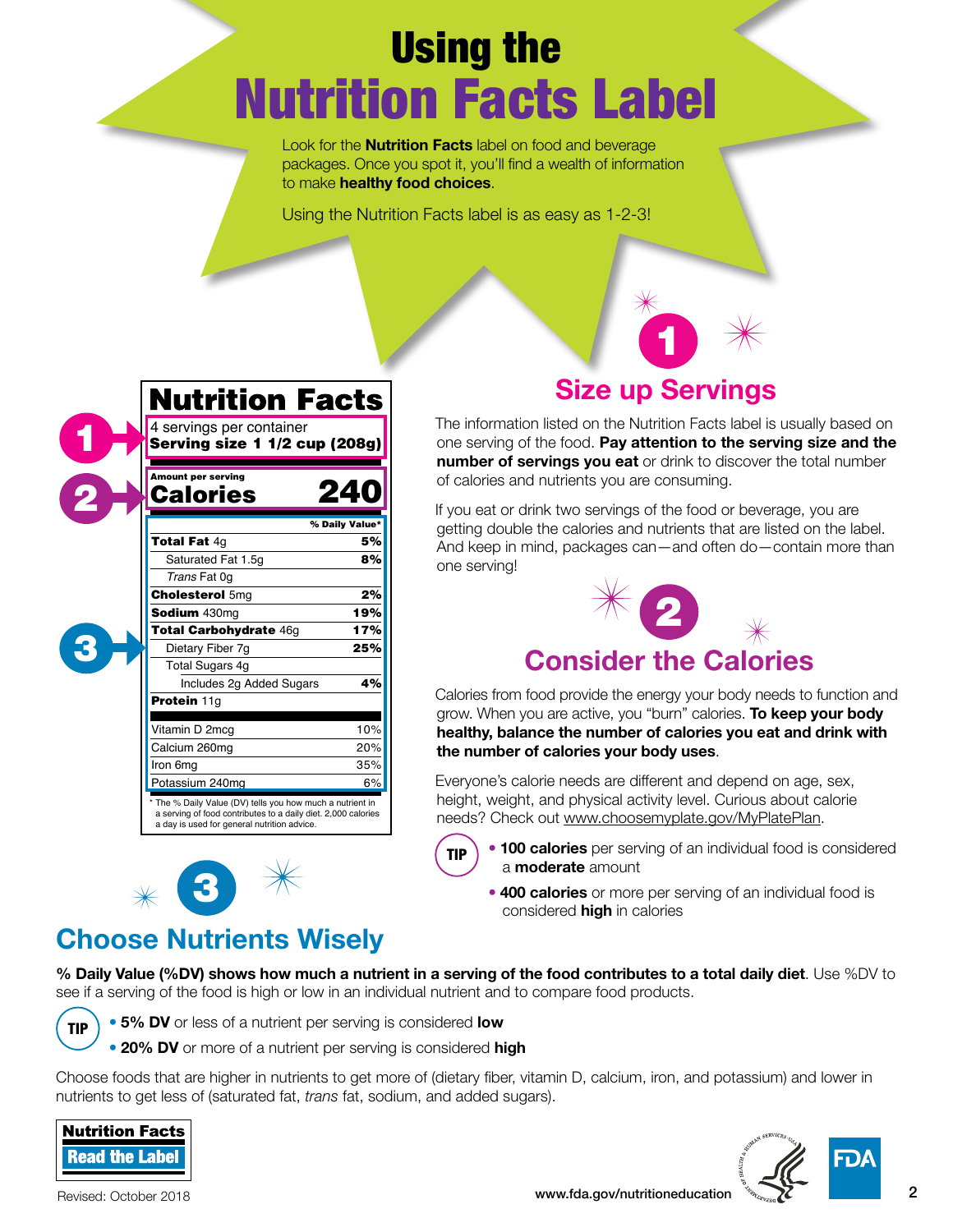# Tips for Kids

#### See how easy and fun it can be to get your food facts first!

#### **Measure out Single Servings of Snacks**

Read the Nutrition Facts label on your favorite snacks and measure out single servings according to the serving size listed on the label. Keep them in resealable plastic bags or containers so you can quickly grab-and-go!

#### **Add Healthy Choices to the Family Shopping List**

Read the Label on food packages in your pantry and refrigerator. Then, add items to your family's shopping list that are higher in nutrients to get more of and lower in nutrients to get less of.

## **Challenge Your Friends and Family**

Challenge your friends and family to Read the Label when choosing a favorite snack. Look for interesting facts on Nutrition Facts labels … and then try to stump each other.

Ask them to guess things like:

At Home

- How big is one serving of the snack?
- How many servings are in the package?
- Which snacks are higher or lower in calories or in a particular nutrient?

When you're done—choose your favorite healthy snacks and dig in (watch the serving size, of course)!



# **Play a Game** Hang out with other kids at the [Snack Shack](http://www.whyville.net/smmk/top/gates/flax) in the virtual world of Whyville. Play two fun games—Label Lingo and Snack Sort—and practice reading the label and making healthy

snack choices!

Shopping

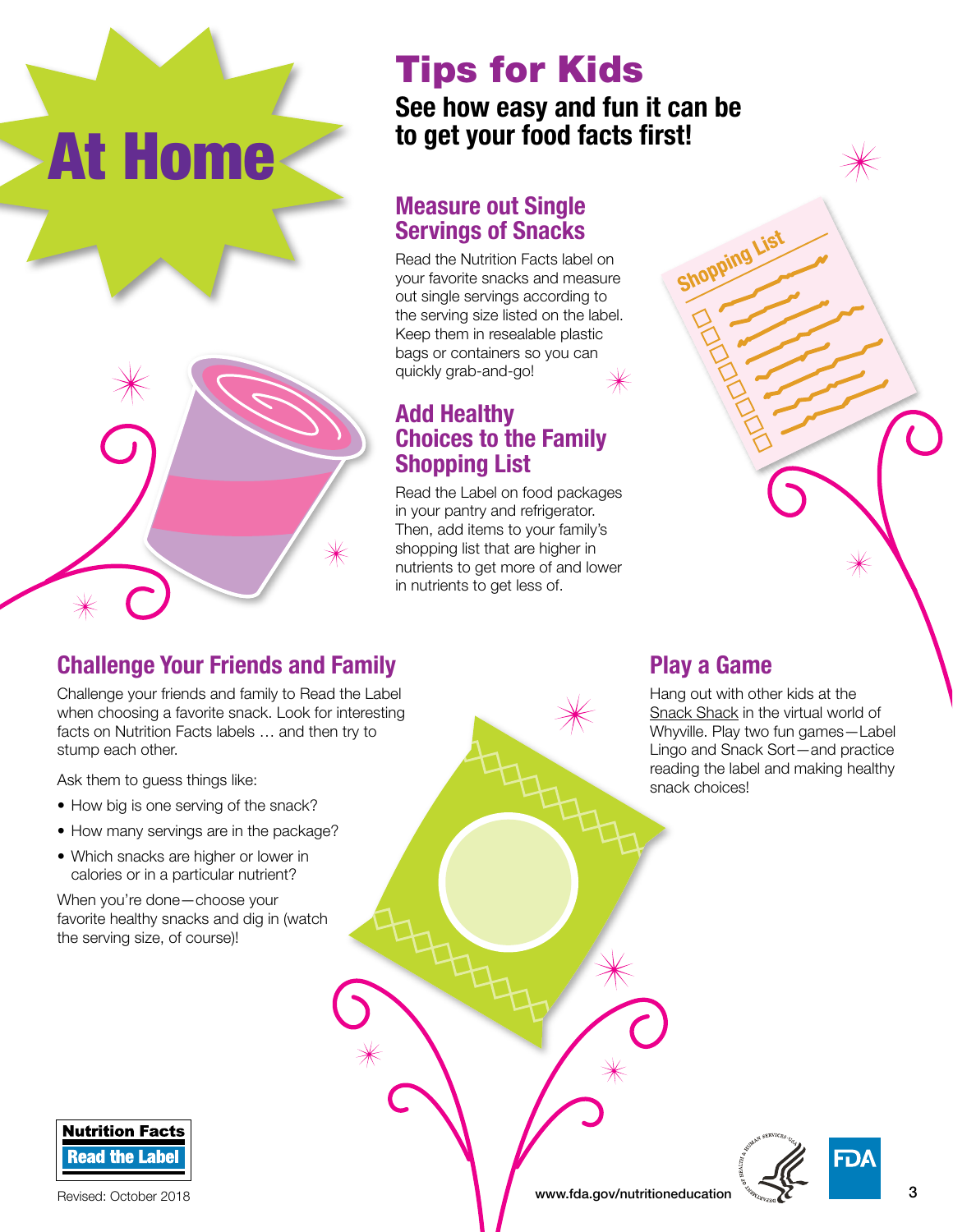# At Lunch Time

At

**Restaurants** 

## Tips for Kids

#### See how easy and fun it can be to get your food facts first!

#### **Read the Label in the Cafeteria Line**



Look for the Nutrition Facts label on food and beverage packages like dairy products, snacks, and other foods in your school cafeteria. Choose the ones that are higher in nutrients to get more of and lower in nutrients to get less of.

#### **Take the Great Lunchbox Challenge**

Can you pack a healthy, 600-calorie (or other calorie amount) lunch? Read the Label on breads, sandwich ingredients, and snacks to put together a tasty lunch. Try a whole grain pita or tortilla as an alternative to some breads ... try spreads like mustard or hummus instead of mayonnaise ... and measure out single servings of snacks.



#### **Check out the Nutrition Information**

Look for nutrition information at restaurants. If it's not posted, ask if it's available. You can also check online before you head out to eat just visit your favorite restaurant's website.

#### **Swap Out One Item**

See if you can figure out which menu items are lower in nutrients to get less of. Then replace one food you would have ordered that is higher in saturated fat, sodium, or sugars with one that is lower in these nutrients. Now that's smart swapping!

#### **Compare Different Foods and Meal Sizes**

Check out the differences in calories and nutrients between various menu choices. Compare foods that are prepared different ways, like grilled chicken vs. fried chicken, baked potatoes vs. French fries ... and compare small vs. large portions. And remember, a "super-sized" item can mean doubling (or tripling) the calories and nutrients because the serving size is larger.



#### Revised: October 2018 **and Contract Contract Contract Contract Contract Contract Contract Contract Contract Contract Contract Contract Contract Contract Contract Contract Contract Contract Contract Contract Contract Contra**

**Read the Label** 

**Nutrition Facts**